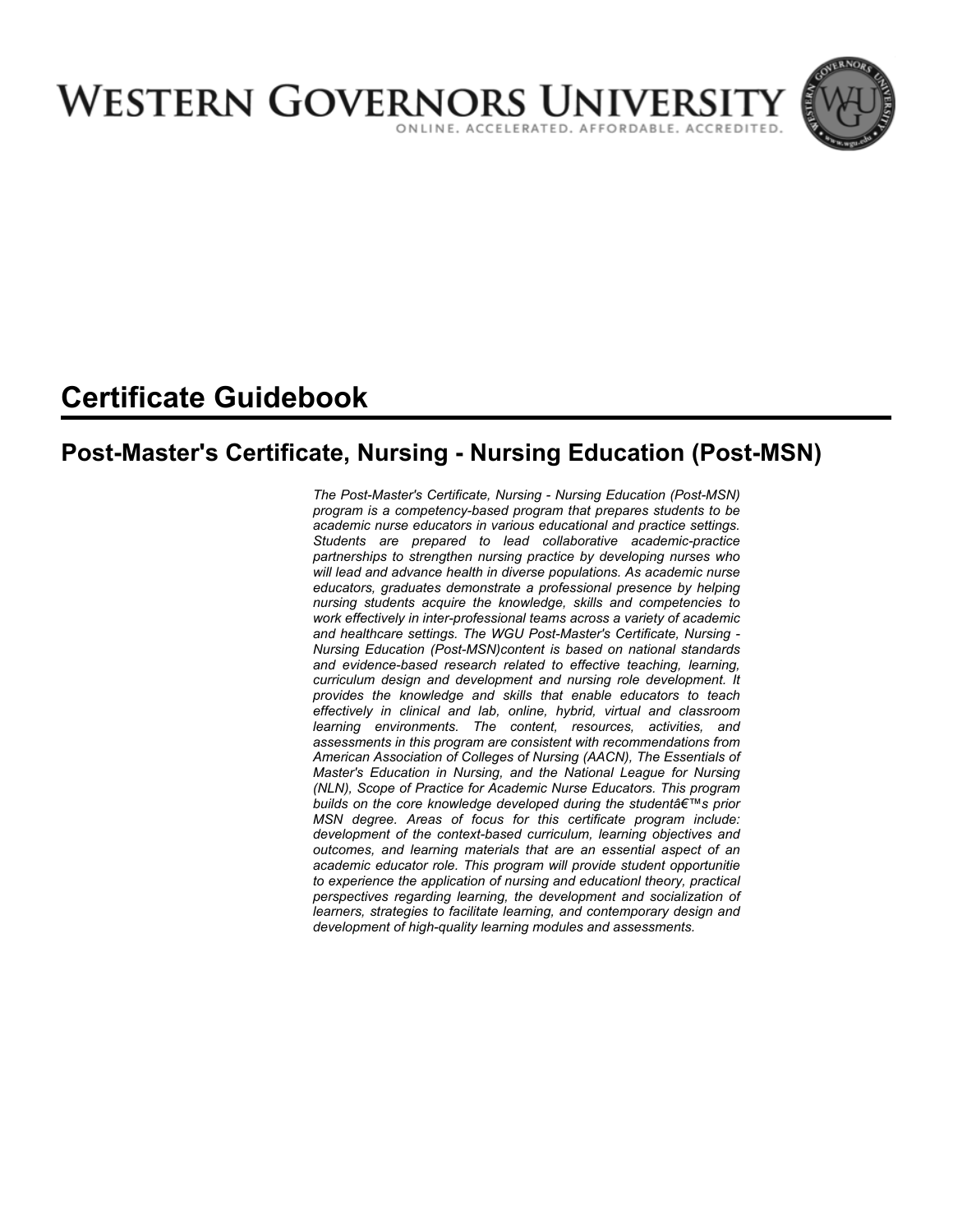## **Understanding the Competency-Based Approach**

Practically speaking, how do competency-based programs like those offered at Western Governors University (WGU) work? Unlike traditional universities, WGU does not award certificates based on completion of a certain number of credit hours or a certain set of required courses. Instead, you will earn your certificate by demonstrating your skills, knowledge, and understanding of important concepts.

Progress through a certificate program is governed not by the amount of time you spend in class but by your ability to demonstrate mastery of competencies as you complete required courses. Of course, you will need to engage in learning experiences as you review competencies or develop knowledge and skills in areas in which you may be weak. To help you acquire the knowledge and skills you need to complete your courses and certificate program, WGU provides a rich array of learning resources. Your program mentor will work closely with you to help you understand the competencies required for your program and to help you create a schedule for completing your courses. You will also work closely with instructors as you engage in each of your courses. As subject matter experts, instructors will guide you through the content you must master to pass the course assessments.

The benefit of this competency-based system is that it enables students who are knowledgeable about a particular subject to make accelerated progress toward completing a certificate, even if they lack college experience. You may have gained skills and knowledge of a subject while on the job, accumulated wisdom through years of life experience, or already taken a course on a particular subject. WGU will award your certificate based on the skills and knowledge that you possess and can demonstrate—not the number of credits hours on your transcript.

### **Accreditation**

Western Governors University is the only university in the history of American higher education to have earned accreditation from four regional accrediting commissions. WGU's accreditation was awarded by (1) the Northwest Commission on Colleges and Universities, (2) the Higher Learning Commission of the North Central Association of Colleges and Schools, (3) the Accrediting Commission for Community and Junior Colleges of the Western Association of Schools and Colleges, and (4) the Accrediting Commission for Senior Colleges and Universities of the Western Association of Schools and Colleges. The university's accreditation status is now managed by the Northwest Commission on Colleges and Universities (NWCCU), which reaffirmed WGU's accreditation in February 2020. The WGU Teachers College is accredited at the initial-licensure level by the Council for the Accreditation of Educator Preparation (CAEP) and by the Association for Advancing Quality in Educator Preparation (AAQEP). The nursing programs are accredited by the Commission on Collegiate Nursing Education (CCNE). The Health Information Management program is accredited by the Commission on Accreditation for Health Informatics and Information Management Education (CAHIIM). The College of Business programs are accredited by the Accreditation Council for Business Schools and Programs (ACBSP).

### **The Degree Plan**

The focus of your program is your personalized Degree Plan. The Degree Plan is a detailed blueprint of the courses you will need to complete in order to earn your certificate. The Degree Plan also lays out the accompanying learning resources and assessments that compose your program. The list of courses in the Degree Plan is often referred to as the standard path. The amount of time it takes to complete your program depends on both the amount of new information you need to learn and the amount of time you plan to devote each week to study. Your program mentor and instructors will help you assess your strengths and development needs to establish a study plan.

Students vary widely in the specific skills and information they need to learn. For example, some students may be highly knowledgeable in a particular subject matter and would not need to engage in new learning opportunities. Other students may find that portions of the program require them to learn new information and that they need to take an online class or participate in a study module to acquire the knowledge and skills needed to fulfill program competencies in that area. Some individuals may be able to devote as little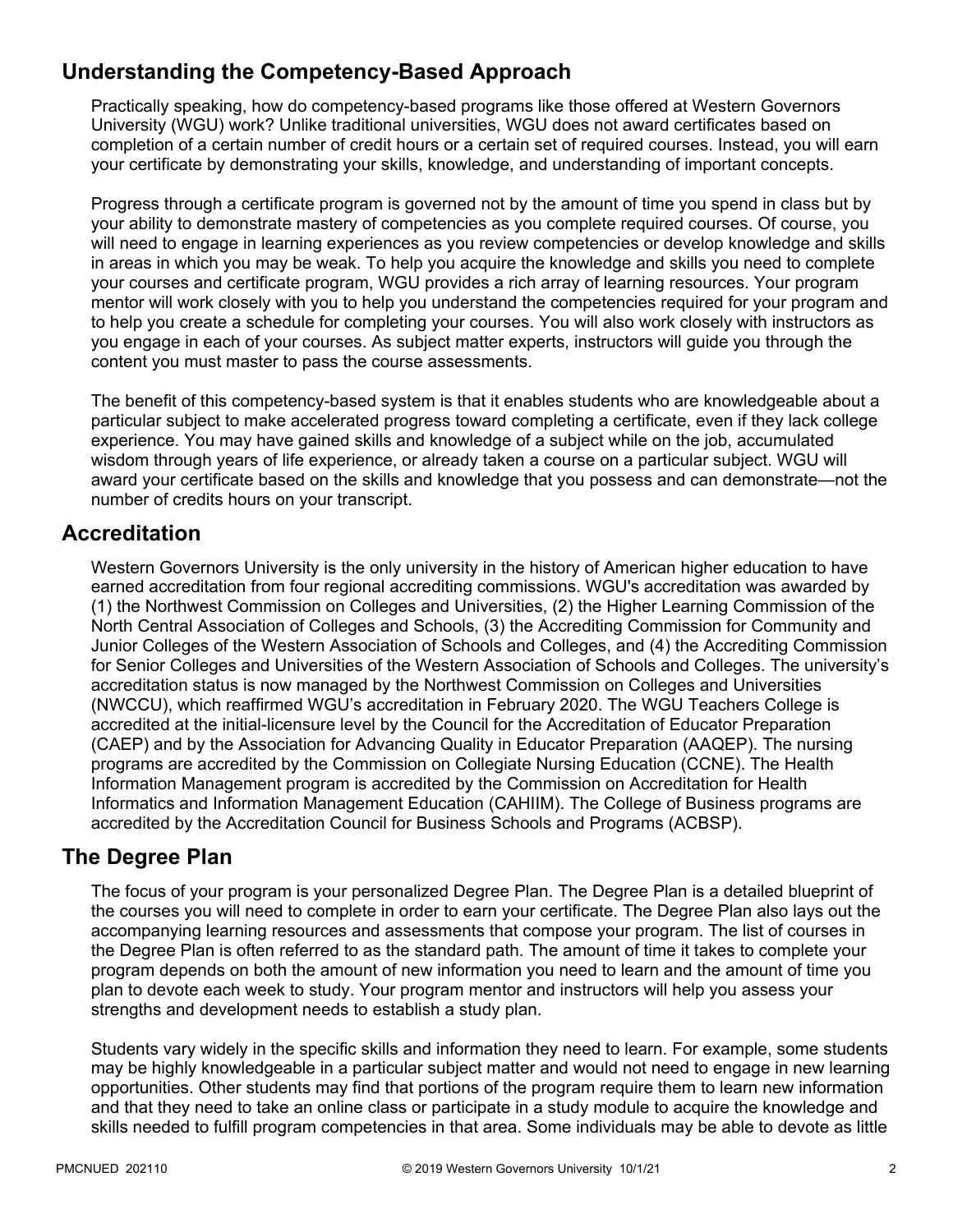as 15–20 hours per week to the program, while others may need to devote more time. For this reason, pre-assessments are there to help your program mentor form a profile of your prior knowledge and create a personalized Degree Plan.

### **How You Will Interact with Faculty**

At WGU, faculty serve in specialized roles, and they will work with you individually to provide the guidance, instruction, and support you will need to succeed and complete your certificate. As a student, it is important for you to take advantage of this support. It is key to your progress and ultimate success. Upon your enrollment, you will be assigned a program mentor—an expert in your field of study who will provide you with regular program-level guidance and support from the day you start until the day you complete your certificate. Your program mentor will set up regular telephone appointments (weekly at first) with you, which you will be expected to keep. The mentor will review program competencies with you and work with you to develop a plan and schedule for your coursework. Your program mentor will serve as your main point of contact throughout your program—helping you set weekly study goals, recommending specific learning materials, telling you what to expect in courses, and keeping you motivated. In addition to regular calls, your program mentor is available to help you resolve questions and concerns as they arise.

You will also be assigned to an instructor for each course. Instructors are doctoral-level subject matter experts who will assist your learning in each individual course. When you begin a new course, your assigned instructor will actively monitor your progress and will be in touch to offer one-on-one instruction and to provide you with information about webinars, cohort sessions, and other learning opportunities available to help you acquire the competencies you need to master the course. Your instructor can discuss your learning for the course, help you find answers to content questions, and give you the tools to navigate the course successfully. In addition, you will communicate with instructors by posting in the online learning community and participating in live discussion sessions such as webinars and cohorts.

You will be required to complete performance assessments to demonstrate your competency. These include reports, papers, presentations, and projects that let you demonstrate your mastery of the required competencies. A separate group of faculty members, called evaluators, will review your work to determine whether it meets requirements. Evaluators are also subject matter experts in their field of evaluation. If your assessment needs further work before it "passes," these evaluators, who review your work anonymously, will provide you with instructional feedback to help you meet evaluation standards and allow you to advance.

### **Connecting with Other Mentors and Fellow Students**

As you proceed through your Degree Plan, you will have direct contact with multiple faculty members. These communications can take a variety of forms, including participation in one-on-one discussions, chats in the learning communities, and live cohort and webinar opportunities. As a WGU student, you will have access to your own personal MyWGU Student Portal, which will provide a gateway to your courses of study, learning resources, and learning communities where you will interact with faculty and other students.

The learning resources in each course are specifically designed to support you as you develop competencies in preparation for your assessments. These learning resources may include reading materials, videos, tutorials, cohort opportunities, community discussions, and live discussions that are guided by instructors who are experts in their field. You will access your program community during your orientation course to network with peers who are enrolled in your program and to receive continued support through professional enrichment and program-specific chats, blogs, and discussions. WGU also provides Student Services associates to help you and your program mentor solve any special problems that may arise.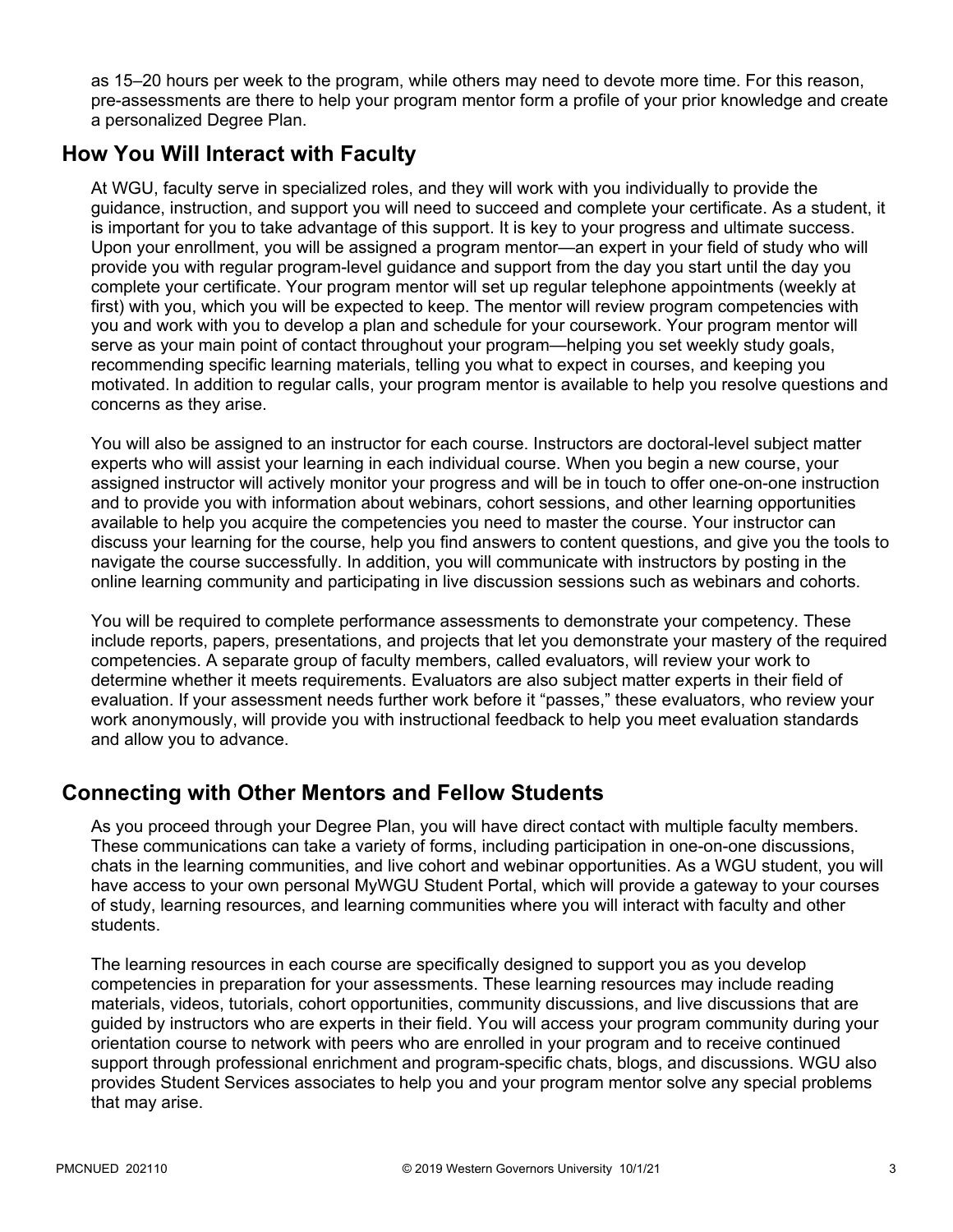## **Orientation**

The WGU orientation course focuses on acquainting you with WGU's competency-based model, distance education, technology, and other resources and tools available for students. You will also utilize WGU program and course communities, participate in activities, and get to know other students at WGU. The orientation course must be completed before you can start your first term at WGU.

### **Transferability of Prior College Coursework**

Because WGU is a competency-based institution, it does not award certificates based on credits but rather on demonstration of competency. Students entering Post-Masters Certificate programs must have completed a graduate degree from an accredited institution and their degree verified before being admitted to WGU.

#### [Click here for the Student Handbook](http://cm.wgu.edu/)

WGU does not waive any requirements based on a student's professional experience and does not perform a "résumé review" or "portfolio review" that will automatically waive any program requirements. Program requirements and transferability rules are subject to change in order to keep the program content relevant and current.

Remember, WGU's competency-based approach lets you take advantage of your knowledge and skills, regardless of how you obtained them. Even when you do not directly receive credit, the knowledge you possess may help you accelerate the time it takes to complete your program.

### **Continuous Enrollment, On Time Progress, and Satisfactory Academic Progress**

WGU is a "continuous enrollment" institution, which means you will be automatically enrolled in each of your new terms while you are at WGU. Each term is six months long. Longer terms and continuous enrollment allow you to focus on your studies without the hassle of unnatural breaks between terms that you would experience at a more traditional university. At the end of every six-month term, you and your program mentor will review the progress you have made and revise your Degree Plan for your next sixmonth term.

WGU requires that students make measurable progress toward the completion of their degree programs every term. We call this "On-Time Progress," denoting that you are on track and making progress toward on-time completion. As full-time students, graduate students must enroll in at least 8 competency units each term, and undergraduate students must enroll in at least 12 competency units each term. Completing at least these minimum enrollments is essential to On-Time Progress and serves as a baseline from which you may accelerate your program. We measure your progress based on the courses you are able to pass, not on your accumulation of credit hours or course grades. Every time you pass a course, you are demonstrating that you have mastered skills and knowledge in your program. For comparison to traditional grading systems, passing a course means you have demonstrated competency equivalent to a "B" grade or better.

WGU assigns competency units to each course in order to track your progress through the program. A competency unit is equivalent to one semester credit of learning. Some courses may be assigned 3 competency units while others may be as large as 12 competency units.

Satisfactory Academic Progress (SAP) is particularly important to students on financial aid because you must achieve SAP in order to maintain eligibility for financial aid. We will measure your SAP quantitatively by reviewing the number of competency units you have completed each term. In order to remain in good academic standing, you must complete at least 66.67% of the units you attempt over the length of your program—including any courses you add to your term to accelerate your progress. Additionally, during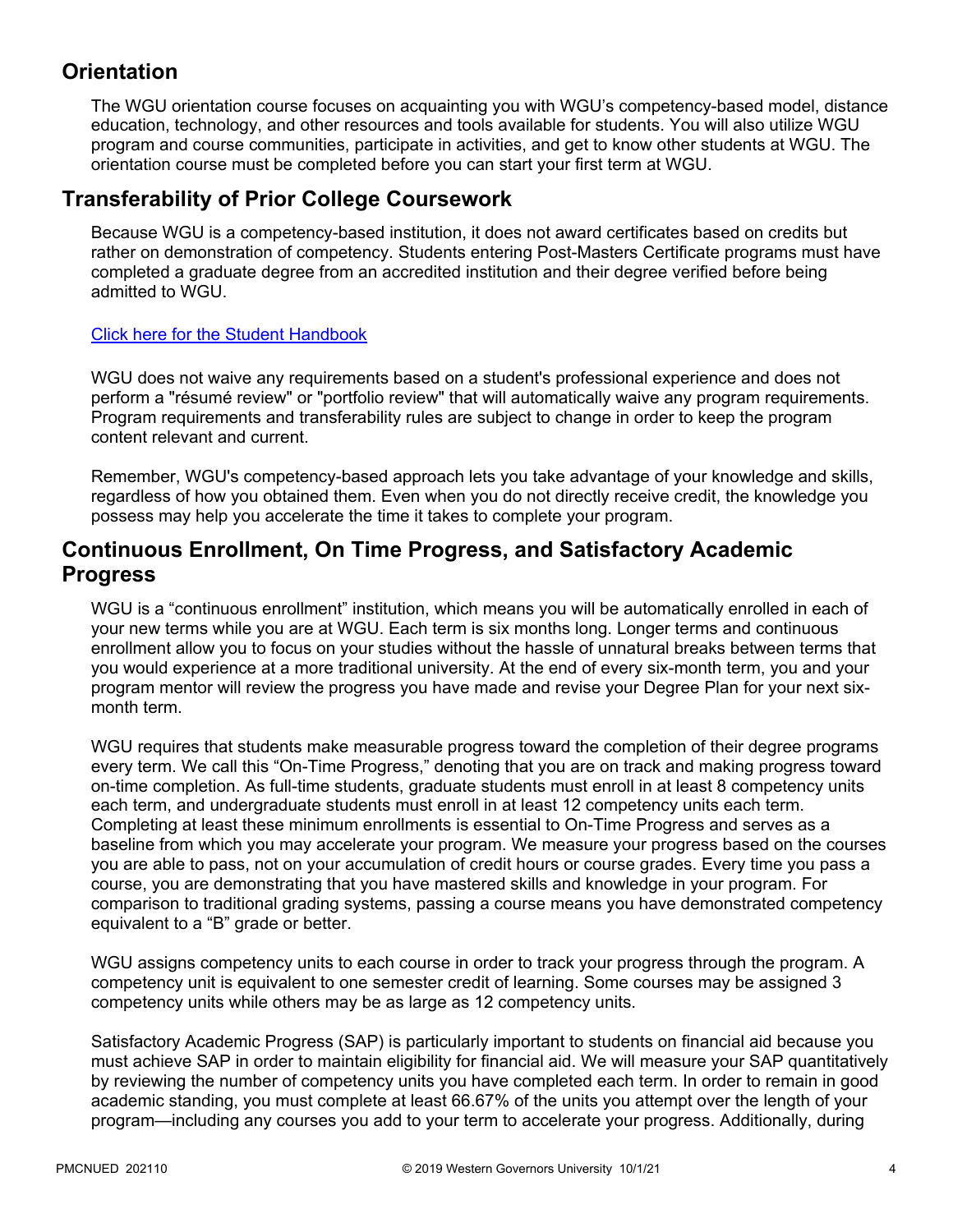your first term at WGU you must pass at least 3 competency units in order to remain eligible for financial aid. We know that SAP is complex, so please contact a financial aid counselor should you have additional questions. \*Please note: The Endorsement Preparation Program in Educational Leadership is not eligible for federal financial aid.

#### **Courses**

Your Degree Plan includes courses needed to complete your program. To obtain your certificate, you will be required to demonstrate your skills and knowledge by completing the assessment(s) for each course. In general there are two types of assessments: performance assessments and objective assessments. Performance assessments contain, in most cases, multiple scored tasks such as projects, essays, and research papers. Objective assessments include multiple-choice items, multiple-selection items, matching, short answer, drag-and-drop, and point-and-click item types, as well as case study and videobased items. Certifications verified through third parties may also be included in your program. More detailed information about each assessment is provided in each course of study.

#### **Learning Resources**

WGU works with many different educational partners, including enterprises, publishers, training companies, and higher educational institutions, to provide high-quality and effective learning resources that match the competencies you are developing. These vary in type, and may be combined to create the best learning experience for your course. A learning resource can be an e-textbook, online module, study guide, simulation, virtual lab, tutorial, or a combination of these. The cost of most learning resources is included in your tuition and Learning Resource Fee. They can be accessed or enrolled for through your courses. Some program-specific resources are not covered by your tuition, and you will need to cover those costs separately. WGU also provides a robust library to help you obtain additional learning resources, as needed.

Mobile Compatibility:

The following article provides additional details about the current state of mobile compatibility for learning resources at WGU. It includes a list that can be referenced to determine the mobile friendliness of all core course materials used in a program.

[Student Handbook article: Can I use my mobile device for learning resources?](https://cm.wgu.edu/t5/Frequently-Asked-Questions/Can-I-use-my-mobile-device-for-learning-resources/ta-p/396)

### **Standard Path**

As previously mentioned, competency units (CUs) have been assigned to each course in order to measure your academic progress. A standard plan for a student for this program would look similar to the one on the following page. Your personal progress can be faster, but your pace will be determined by your time commitment, and your determination to proceed at a faster rate.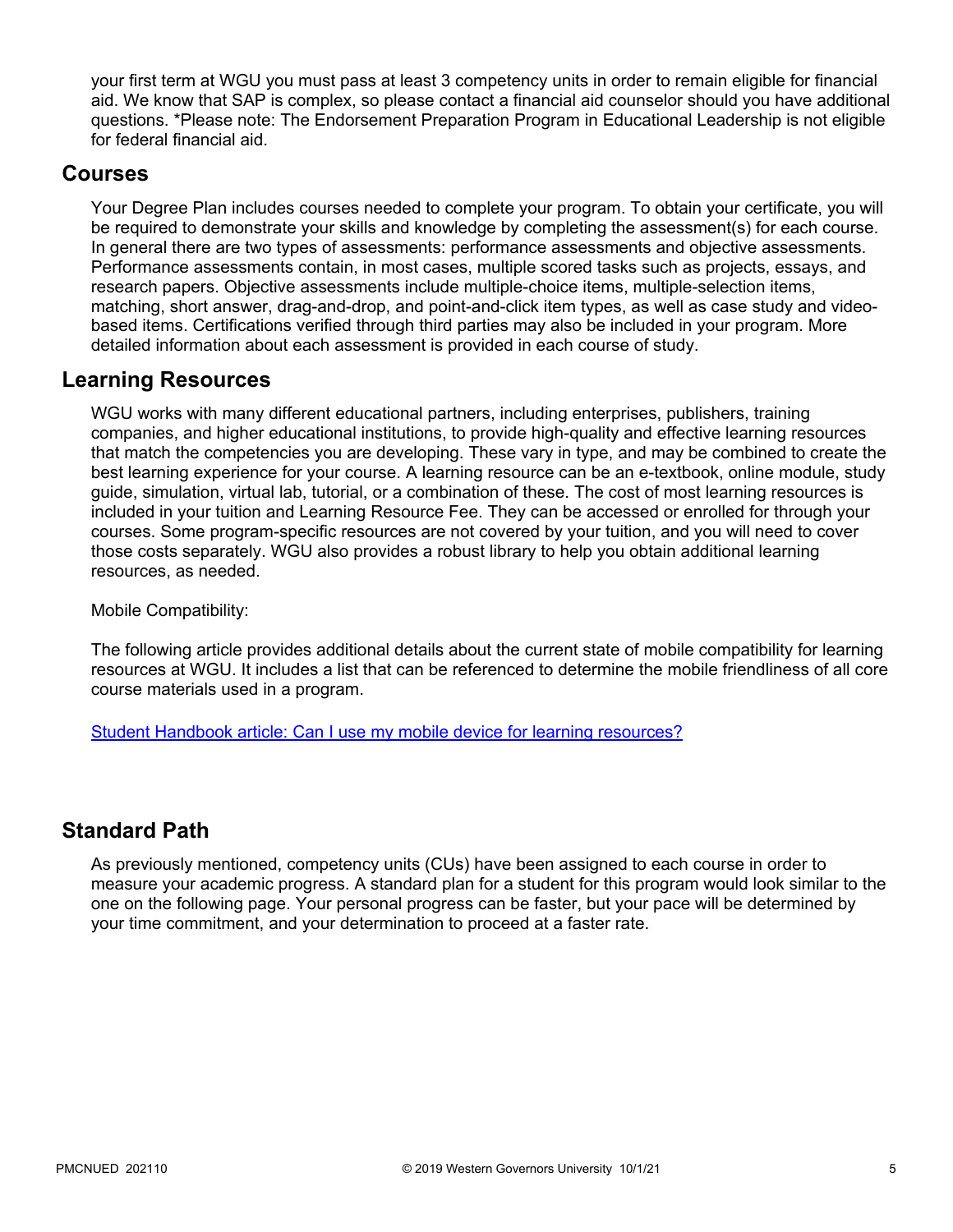## **Changes to Curriculum**

WGU publishes an Institutional Catalog, which describes the academic requirements of each degree program. Although students are required to complete the program version current at the time of their enrollment, WGU may modify requirements and course offerings within that version of the program to maintain the currency and relevance of WGU's competencies and programs. When program requirements are updated, students readmitting after withdrawal from the university will be expected to re-enter into the most current catalog version of the program.

### **Standard Path** *for* **Post-Master's Certificate, Nursing - Nursing Education (Post-MSN)**

| <b>Course Description</b>                                           | <b>CU<sub>s</sub></b> | Term          |
|---------------------------------------------------------------------|-----------------------|---------------|
| <b>Essentials of Academic Writing</b>                               |                       |               |
| Evolving Roles of Nurse Educators in Diverse Environments           | $\mathbf{2}$          |               |
| Facilitation of Context-Based Student-Centered Learning             | $\mathbf{2}$          |               |
| Contemporary Curriculum Design and Development in Nursing Education | $\mathbf{2}$          |               |
| Assessment and Evaluation Strategies for Measuring Student Learning | 3                     | 2             |
| Emerging Trends and Challenges in 21st Century Nursing Education    | 2                     | $\mathcal{P}$ |
| <b>Nursing Education Field Experience</b>                           | 2                     | 2             |
| <b>Nursing Education Capstone</b>                                   | 2                     | 2             |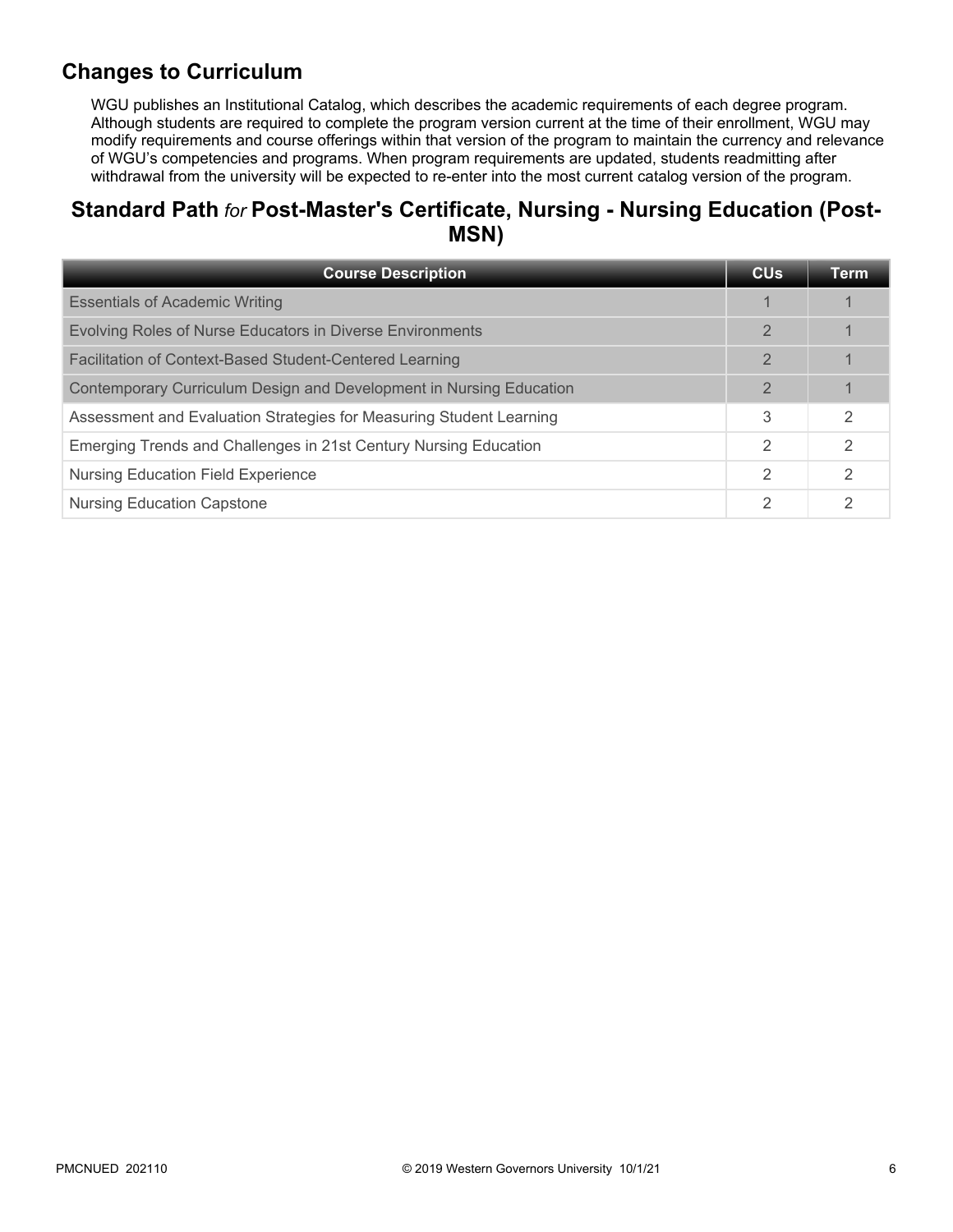## **Areas of Study** for **Post-Master's Certificate, Nursing - Nursing Education (Post-MSN)**

The following section includes the areas of study in the program, with their associated courses. Your specific learning resources and level of instructional support will vary based on the individual competencies you bring to the program and your confidence in developing the knowledge, skills, and abilities required in each area of the program. The Degree Plan and learning resources are dynamic, so you need to review your Degree Plan and seek the advice of your mentor regarding the resources before you purchase them. Courses build upon one another, thus completing each course in the order listed below is recommended.

#### **Nursing Core**

#### **Essentials of Academic Writing**

The learner will explore professional communication by applying the principles of academic writing to their discipline. Learners will incorporate these skills into the development of an evidence-based scholarly paper in their specialty area. As learners develop a scholarly paper, they will acquire a deeper understanding of the research topic selected and analyze whether initiatives and interventions have been effective or ineffective.

*This course covers the following competencies:*

- *Begin your course by discussing your course planning tool report with your instructor and creating your personalized course plan together.*
- *The learner demonstrates the steps of the writing process for integrating evidence into academic papers.*
- *The learner applies the principles of APA writing to produce clear, concise, and evidence-based written work.*

### **Nursing Education Specialty**

#### **Evolving Roles of Nurse Educators in Diverse Environments**

Evolving Roles of Nurse Educators in Diverse Environments examines the multidimensional roles of a contemporary academic nurse educator. This course explores the roles and responsibilities of the nurse educator as a teacher, leader, change agent, and curriculum innovator. Students will also examine the importance of personal and professional development by developing strategies that promote academic integrity, cultural sensitivity, social justice, and ethical/legal values in diverse environments. The course emphasizes the responsibility of nurse educators to utilize communication, collaboration, and leadership in mitigating challenges in academic nursing education.

*This course covers the following competencies:*

- *Begin your course by discussing your course planning tool report with your instructor and creating your personalized course plan together.*
- *The learner evaluates the internal and external forces that promote academic integrity, cultural sensitivity, social justice, and ethical/legal values.*
- *The learner facilitates effective communication and collaboration to support academic-practice partnerships.*
- *The learner develops a vision for assuming the role of an academic nurse educator through interprofessional collaboration, self-reflection, and personal goal setting.*
- *The learner synthesizes contemporary nursing sources to inform changes in nursing education and practice.*
- *The learner examines the social, economic, pollical, and organizational forces impacting the nurse educator role.*

#### **Facilitation of Context-Based Student-Centered Learning**

Facilitation of Context-Based Student-Centered Learning explores how the nurse educator will incorporate authentic experiences into the creation of course plans that facilitate scholarly inquiry, collaboration, and knowledge acquisition in varied educational environments. Emphasis is placed on innovative, transformational, and experiential teaching and learning strategies to facilitate student development of professional, context-based nursing principles, knowledge, skills, and behavior. Evolving Roles of Nurse Educators in Diverse Environments is a prerequisite to this course.

*This course covers the following competencies:*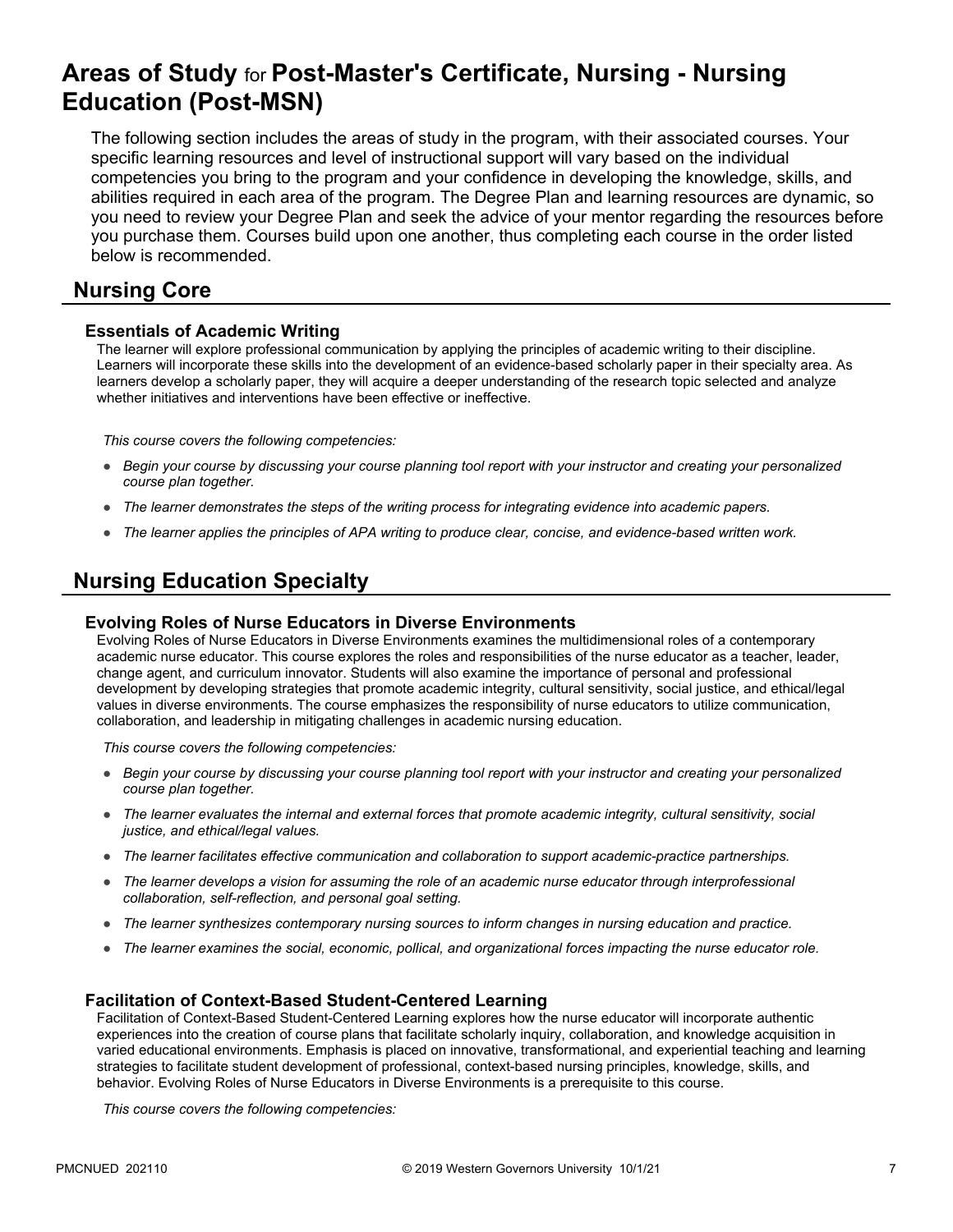- *Begin your course by discussing your course planning tool report with your instructor and creating your personalized course plan together.*
- *The learner creates learning environments that facilitate the achievement of student-centered outcomes.*
- *The learner synthesizes information from theoretical, clinical, and professional organizations to support unique students needs and diverse learning styles in solving practice-based problems.*
- *The learner creates a student-centered learning environment that supports collaboration and teamwork in nursing education.*
- *The learner designs innovative, transformational, and experiential teaching and learning strategies to facilitate student development of professional behavior and professional context-based nursing principles, knowledge, and skills.*

#### **Contemporary Curriculum Design and Development in Nursing Education**

Contemporary Curriculum Design and Development in Nursing Education analyzes the concepts of creating curriculum based on national nursing accreditation standards and instructional design best practices. Nurse educator students will create course content that supports learning in diverse, real-world environments where nurse educators facilitate learning. Instructional design strategies for delivering course content will reflect the mission of academic institution programs, contemporary trends in nursing education, and the needs of key stakeholders in nursing education and practice. Facilitation of Context-Based Student-Centered Learning is a prerequisite to this course.

*This course covers the following competencies:*

- *Begin your course by discussing your course planning tool report with your instructor and creating your personalized course plan together.*
- *The learner creates an environment that is intellectually stimulating, challenging, and encouraging of student development in contemporary nursing knowledge, skills, and competencies.*
- *The learner incorporates instructional design models, principles, theories, and continuous improvement methods in the*  development of high-quality course design in a nursing education environment to promote effective and efficient patient *care.*
- *The learner develops scenario-based learning approaches to support student skill development and encourage reflective practice.*
- *The learner develops course elements based on contemporary educational principles and evidence-based research that facilitate student-centered learning and achievement of learning outcomes.*

#### **Assessment and Evaluation Strategies for Measuring Student Learning**

Assessment and Evaluation Strategies for Measuring Student Learning addresses the academic nurse educator's role in the design, development, implementation, and evaluation of student achievement outcomes in nursing education programs. This course requires students to integrate best practices from nursing theory and theories of learning to assess student learning in diverse educational settings. Topics include validity, reliability, and practicality of assessments; interpreting item difficulty and discrimination test results; and analyzing student achievement and learning outcomes data. This course has no prerequisites.

*This course covers the following competencies:*

- *Begin your course by discussing your course planning tool report with your instructor and creating your personalized course plan together.*
- *The learner validates the theories, concepts, and principles used to assess, evaluate, and measure student learning in various educational settings.*
- *The learner proposes assessment strategies and implementation plans based on the principles of effective assessment design.*
- *The learner develops performance-based and objective assessments useful for measuring the knowledge and skills applicable to real-world scenarios.*
- *TThe learner evaluates the effectiveness of performance and objective assessments by analyzing student achievement and learning outcomes data.*
- *The learner recommends nurse educator actions based on student performance measures at the course level.*

#### **Emerging Trends and Challenges in 21st Century Nursing Education**

Emerging Trends and Challenges in 21st Century Nursing Education analyzes the emerging trends, technologies, and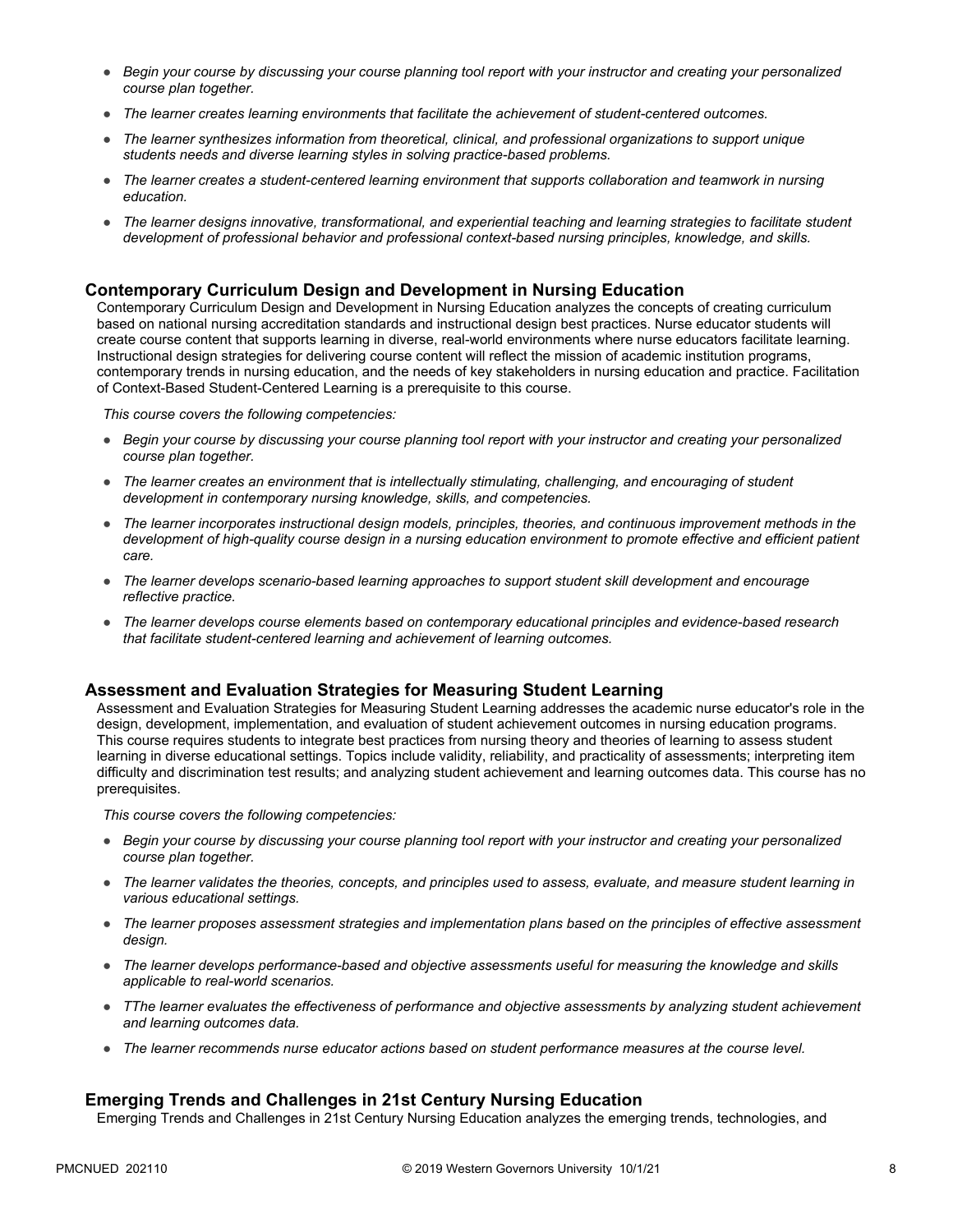challenges that academic nurse educators encounter when facilitating learning in diverse healthcare settings. Students will focus on the necessity of interprofessional collaboration and the barriers and facilitators to overcoming the challenges associated with teaching and learning in nursing. Topics include the impact of emerging technology, challenges in nursing practice, and the role of the academic nurse educator as a scholar and a nursing education policy advocate. This course has no prerequisites.

*This course covers the following competencies:*

- *Begin your course by discussing your course planning tool report with your instructor and creating your personalized course plan together.*
- *The learner recognizes the impact of trends, significant challenges, and developments in educational technology in higher education in the 21st century.*
- *The learner proposes strategies for academic nursing education programs to address the current and future challenges faced by nursing practice.*
- *The learner collaborates with nursing leaders in diverse healthcare settings to initiate change through policy efficacy that strengthens nursing practice and advances the future of healthcare.*

#### **Nursing Education Field Experience**

The Nursing Education Field Experience provides the academic nurse educator student an opportunity to work collaboratively with academic mentors and interprofessional stakeholders to analyze the need-gap for a curriculum change, innovation, or improvement. Based on the identified need-gap, the graduate student will design and develop a course that reflects evidence-based instructional design and assessment principles and practices. This course prepares students for the role of an Academic Nurse Educator, as an agent for change and quality improvement in nursing education.

*This course covers the following competencies:*

- *The learner creates an environment in diverse academic settings that facilitates student learning and the achievement of desired cognitive, affective, and psychomotor outcomes.*
- *The learner synthesizes contemporary theories, concepts, and principles in the development of assessments for student learning outcomes in various educational settings.*
- *The learner designs learning objectives and curricula based on programmatic outcomes and utilization of evidence for best practices.*
- *The learner creates a plan to pursue professional development related to the academic nurse educator role.*
- The learner creates a preferred future for nursing education and nursing practice by functioning as a change agent and *leader.*

#### **Nursing Education Capstone**

The Nursing Education Capstone course provides the Academic Nurse Educator student an opportunity to apply previous course work towards the completion of an evidence-based curriculum proposal project. During this course students will build on previous work during their Nursing Education Field Experience course by planning the implementation and evaluation phases of their proposed curriculum change, innovation or improvement. The capstone proposal project represents a synthesis of competencies across the Masters Science of Nursing—Nursing Education degree program, which prepares them to lead, manage, and transform nursing education in diverse and complex academic settings. All MSN Core and Specialty courses, including the Field Experience course, are prerequisites to this course and must be completed before taking this course.

*This course covers the following competencies:*

● *The learner integrates and synthesizes competencies from across the degree program and thereby demonstrates the ability to participate in and contribute value to the chosen professional field.*